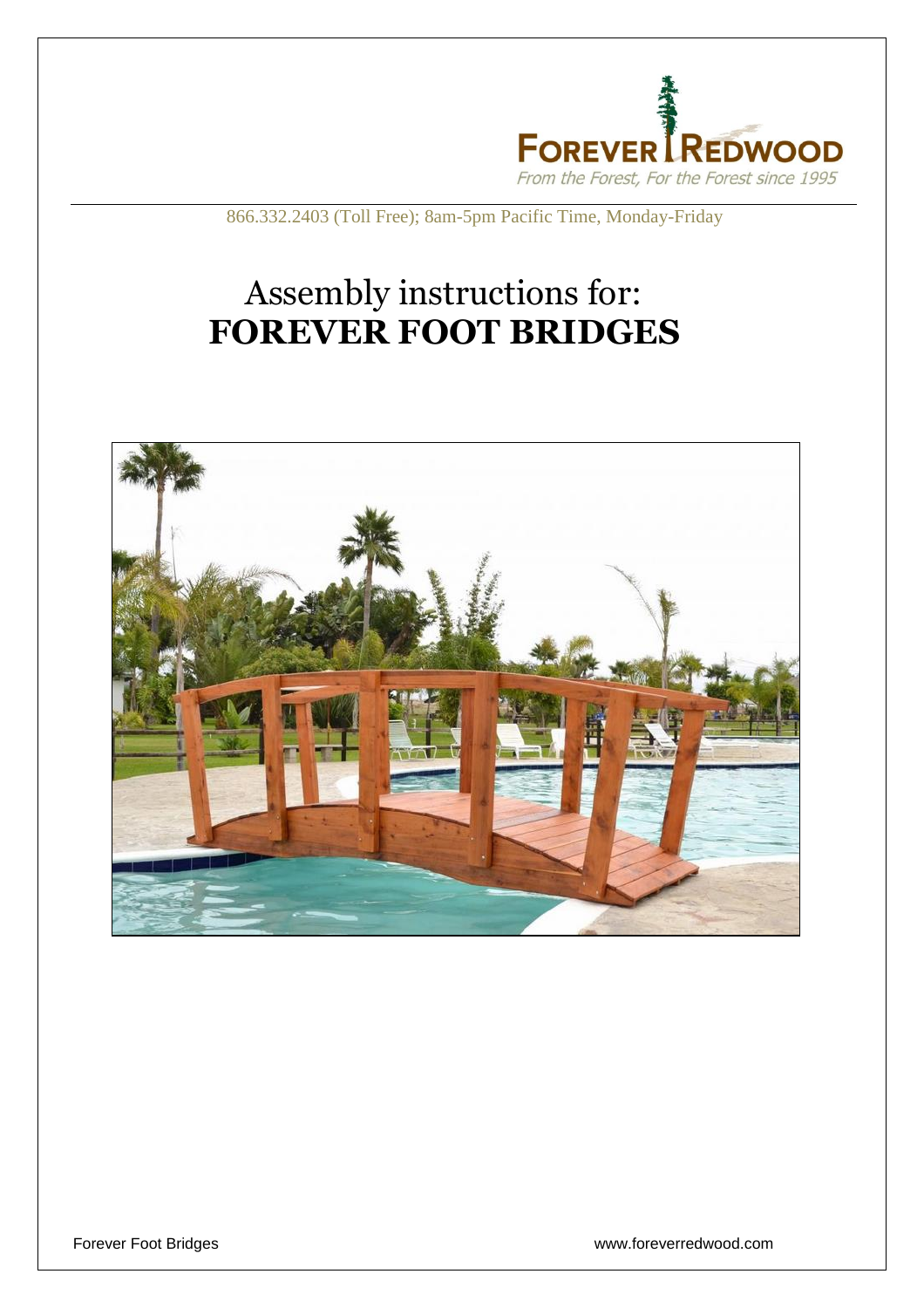## **CONTENT OF BOXES**

| Quantity                                          | <b>Description</b>                          | <b>Drawing</b> |
|---------------------------------------------------|---------------------------------------------|----------------|
| $\mathbf{1}$                                      | <b>Deck</b>                                 |                |
| $\overline{2}$                                    | Railings                                    |                |
| Quantity<br>depends of<br><b>Bridge</b><br>length | Carriage bolts 5" x 5/16", Washers and Nuts |                |